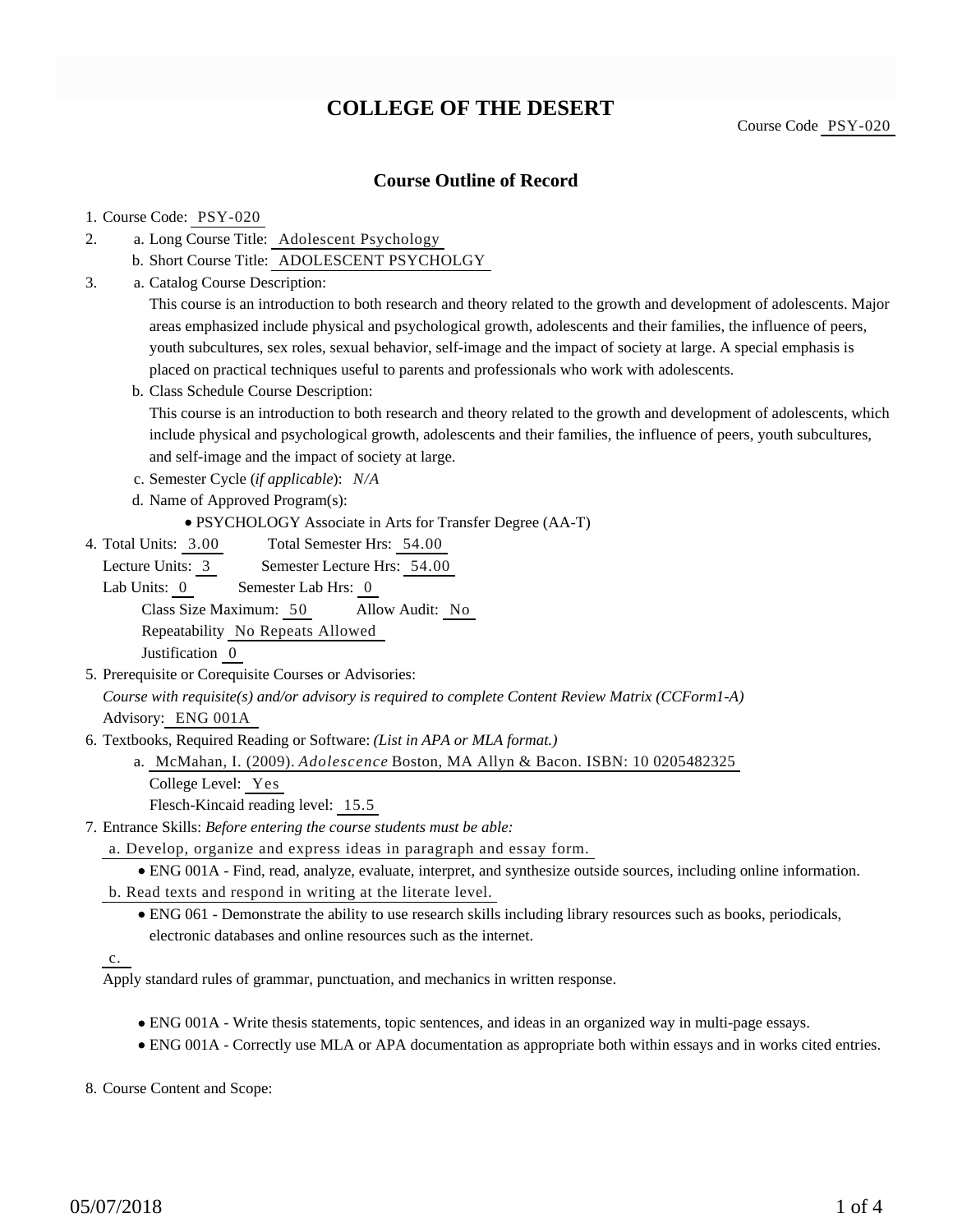## PSY 020-Adolescent Psychology

### Lecture:

| 1. Adolescence: past, present, and future |
|-------------------------------------------|
| 2. Adolescence in theory and research     |
| 3. Puberty and physical development       |
| 4. Cognitive changes                      |
| 5. Families                               |
| 6. Peers                                  |
| 7. School and work                        |
| 8. Community, culture and media           |
| 9. Achievement                            |
| 10. Gender                                |
| 11. Identity                              |
| 12. Intimacy                              |
| 13. Adolescent problems                   |
| 14. Positive prospects?                   |

Lab: *(if the "Lab Hours" is greater than zero this is required)*

### 9. Course Student Learning Outcomes:

1. Distinguish among the theories of adolescent development and behavior.

- 2. Recognize the nature of the adolescent self, identity, emotion, and personality development in diverse populations.
- 3. Identify the contexts of adolescent development including social, cultural, and family environments.
- 10. Course Objectives: Upon completion of this course, students will be able to:

a. Identify, describe and critically assess the principal theories of adolescent psychological growth and development.

b. Identify and describe the most significant physical changes occurring in adolescence and indicate the main accompanying psychological effects.

c. Describe and illustrate by specific example the principal phases in the cognitive growth of adolescents.

d. Describe and illustrate by specific example the process of value acquisition and the formation of moral judgment.

e. Compare and contrast the influences of family and peers upon the adolescent's cognitive, social and moral development.

f. Describe the physical, psychological and social dimensions of developing adolescent sexuality.

g. Identify the principal known factors associated with deviant behavior among adolescents, including appropriate strategies of intervention.

h. Assess the impact of secondary and post-secondary educational institutions upon the development of adolescents.

i. Identify those specific factors which are most influential in the adolescent's developing self-image and indicate which are most likely to result in a healthy, positive sense of self.

j. Describe the major factors affecting career decisions among adolescents and what might be done to assist them in selecting a career from which they are likely to derive a sense of fulfillment.

- 11. Methods of Instruction: *(Integration: Elements should validate parallel course outline elements)* 
	- a. Collaborative/Team
	- b. Discussion
	- c. Lecture
	- d. Participation
- 12. Assignments: (List samples of specific activities/assignments students are expected to complete both in and outside of class.) In Class Hours: 54.00

Outside Class Hours: 108.00

a. In-class Assignments

a. Attend lectures by instructor and occasional guest speakers, including the taking of detailed notes thereon. b.Viewing films and slide programs, including the taking of notes thereon. c. Listening to sound recordings when available and taking notes thereon. d. Special reports by students, in panel or singly. e. Participation in class research projects involving the collection, compilation and interpretation of data, including the composition of written or oral reports thereon. f. Examinations of various types, such as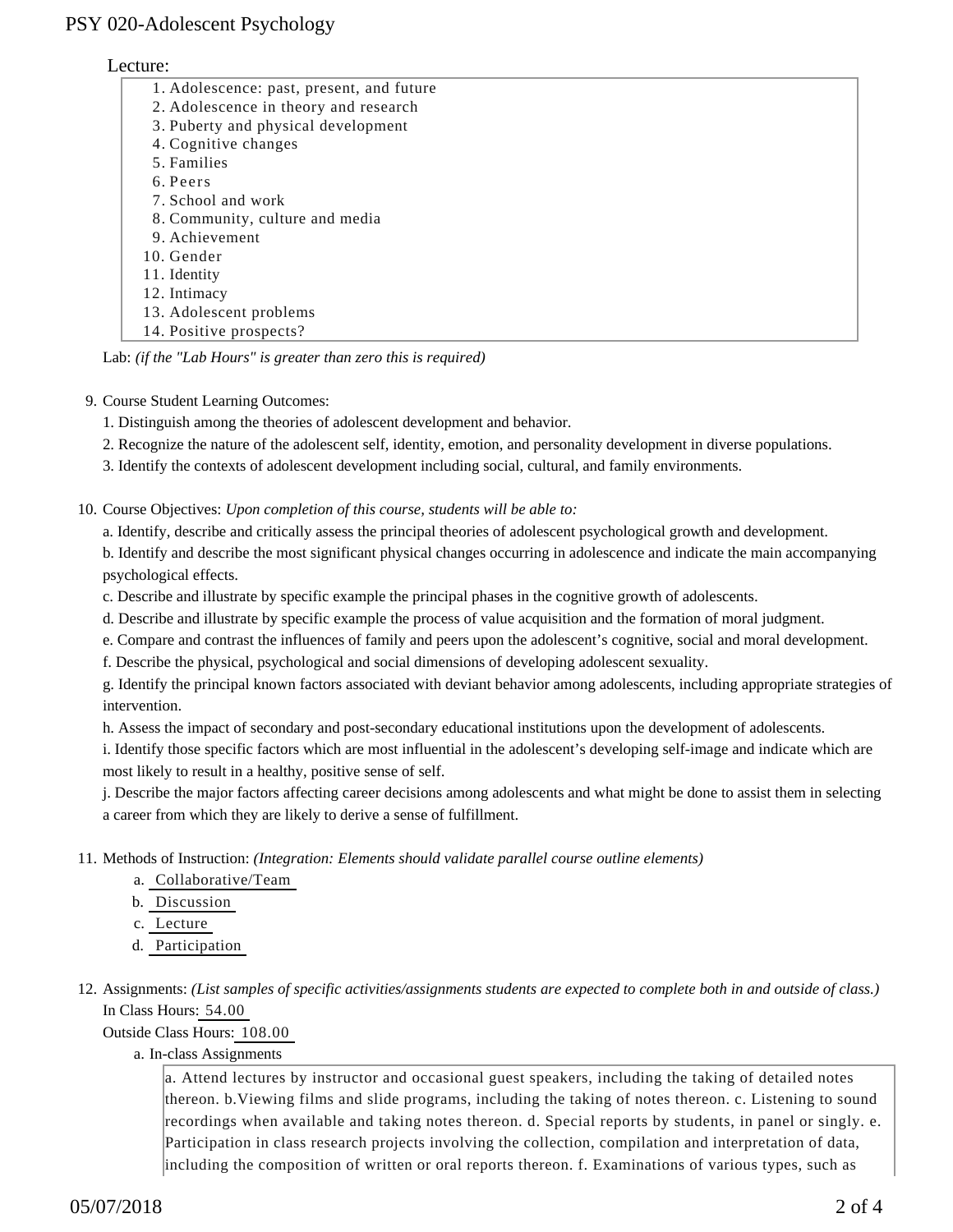## PSY 020-Adolescent Psychology

essay and multiple choice.

b. Out-of-class Assignments

a. Readings in the textbook and recommended supplementary literature.

13. Methods of Evaluating Student Progress: The student will demonstrate proficiency by:

- College level or pre-collegiate essays
- Written homework
- Critiques
- Guided/unguided journals
- Presentations/student demonstration observations
- Group activity participation/observation
- Self/peer assessment and portfolio evaluation
- True/false/multiple choice examinations
- Mid-term and final evaluations
- Student participation/contribution
- 14. Methods of Evaluating: Additional Assessment Information:

15. Need/Purpose/Rationale -- All courses must meet one or more CCC missions.

IGETC Area 4: Social and Behavioral Sciences

I: Psychology

CSU GE Area D: Social, Political, and Economic Institutions and Behavior, Historical

D9 - Psychology

CSU GE Area E: Lifelong Understanding and Self-Development

E - Lifelong Understanding and Self-Development

PO-GE C2 - Social and Behavioral Sciences

Identify and analyze key concepts and theories about human and/or societal development.

 Critique generalizations and popular opinion about human behavior and society, distinguishing opinion and values from scientific observations and study.

 Understand and think critically about different cultures (including topics such as race, gender, and class) and their influence on human development or society.

 Examine the biological, psychological, and sociological factors that influence the personalities and behaviors of females and males from a multicultural perspective.

Develop individual responsibility, personal integrity, and respect for diverse people and culture.

PO-GE C5 – Personal Growth and Development

Value learning as a lifelong endeavor designed to enrich one's life.

Exhibit habits of intellectual exploration, personal responsibility, and well being.

 Interact with individuals and within groups with integrity and awareness of others' opinions, feelings, and values.

Participate in teams to make decisions and seek consensus.

 Recognize and value the human body as an integrated organism with systemic functions such as movement, nutrition, growth, reproduction, and aging.

Make informed decisions with self-awareness in practical matters including college and career choices.

IO - Personal and Professional Development

Self-evaluate knowledge, skills, and abilities.

Value diverse cultures and populations.

16. Comparable Transfer Course

| <b>University System</b> | Campus | <b>Course Number</b> | <b>Course Title</b> | <b>Catalog Year</b> |
|--------------------------|--------|----------------------|---------------------|---------------------|
|--------------------------|--------|----------------------|---------------------|---------------------|